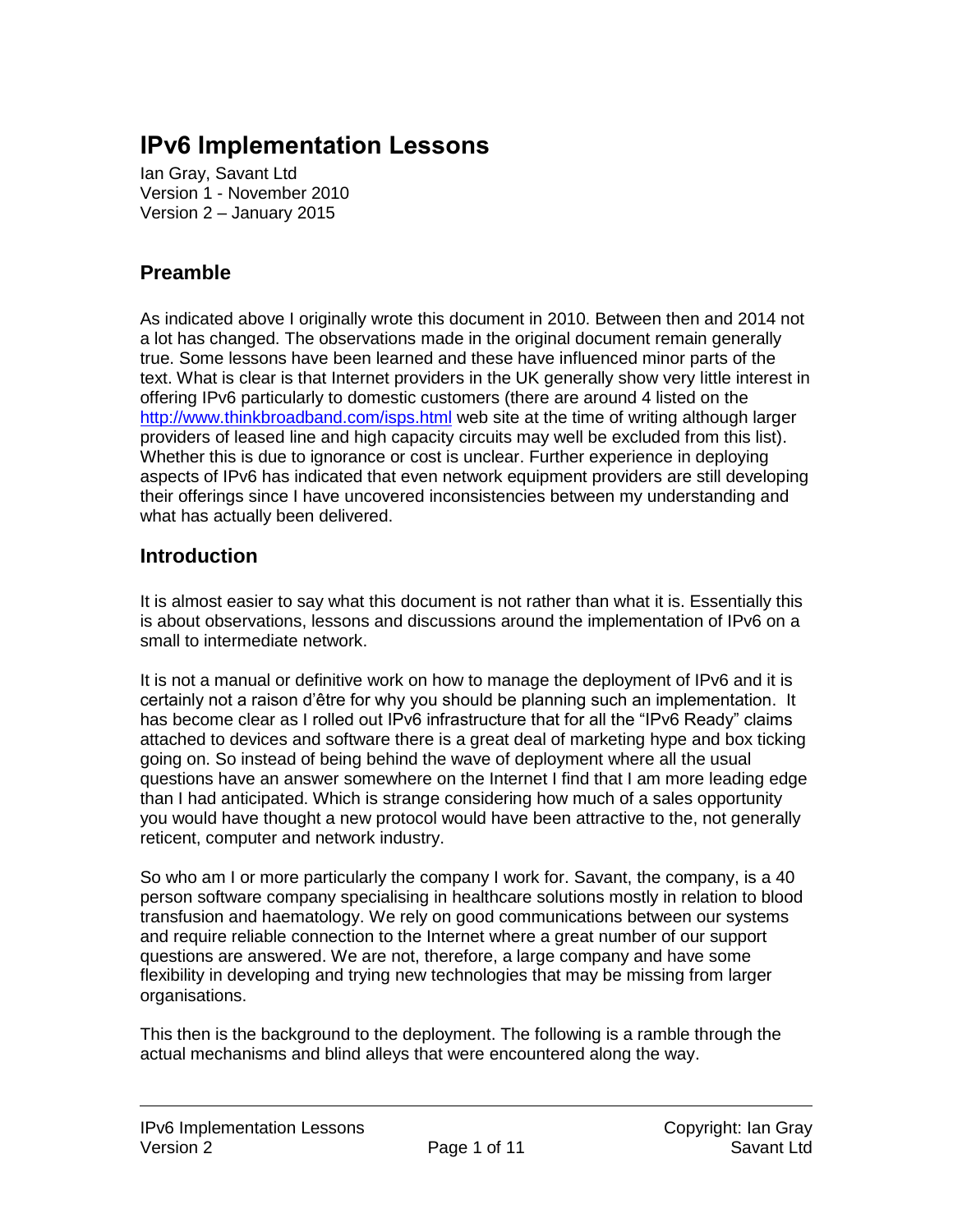#### **The Easy Wins**

There are none. The only thing you are buying by implementing IPv6 is the future proofing of your network and the knowledge that when the IPv4 address space runs out you won't be the headless chicken that suddenly has to design and build a new infrastructure in a short period of time. It is my guess, and it is only a guess, that it is those organisations that trade with the far east, where IPv6 is more pressing and more advanced, that will see the need to change first. Remember that 60% of the IPv4 space is assigned to North America or to put it another way that is 40% for the rest of the world.

#### **Doing the Research**

Although the implementation is a somewhat recent experience the outlines of IPv6 have been around for some time. Like the original IPv4 development there are ideas and RFCs that may or may not be helpful. Like early IPv4 there is an element of experimentation in seeing what works in reality. It is therefore important that you do the basic research and reading around the subject to gain a full understanding of how IPv6 addressing works and how it is designed. My early reading of books around IPv6 produced a large amount of misleading and out of date information. It is still generally true that there are very few sources of information that give adequate hints and guidelines on how to plan your network. From personal experience "Migrating to IPv6" by Marc Blanchet (ISBN 978-0471-49892-6) is one of the better references on the subject.

There is also quite a lot of information on the Microsoft web sites around IPv6 deployment and how it works under Windows. Microsoft, it has to be said, seem to have done a reasonably good job of rolling out IPv6, in particular under the Visa, Windows 7 and Windows Server 2008 (and later) generations of software where it comes enabled by default.

IPv6 is close enough to IPv4 to be familiar but far enough away from it to be easily mislead by what you already know about IPv4.

#### **Dual Stack**

Unless you wish to live in a particularly obscure form of isolation your network, in the short to medium term, is going to be dual stack. By this I mean that it will support IPv4 and IPv6. This is part of the design of how migration and deployment is supposed to happen. However, unlike other dual stack configurations (e.g. IPv4 and OSI say) the distinction between the stacks is not always as separated and as clear cut as one might assume. For instance it is perfectly reasonable for a DNS query over IPv4 to return a DNS answer which is an IPv6 address and vice versa.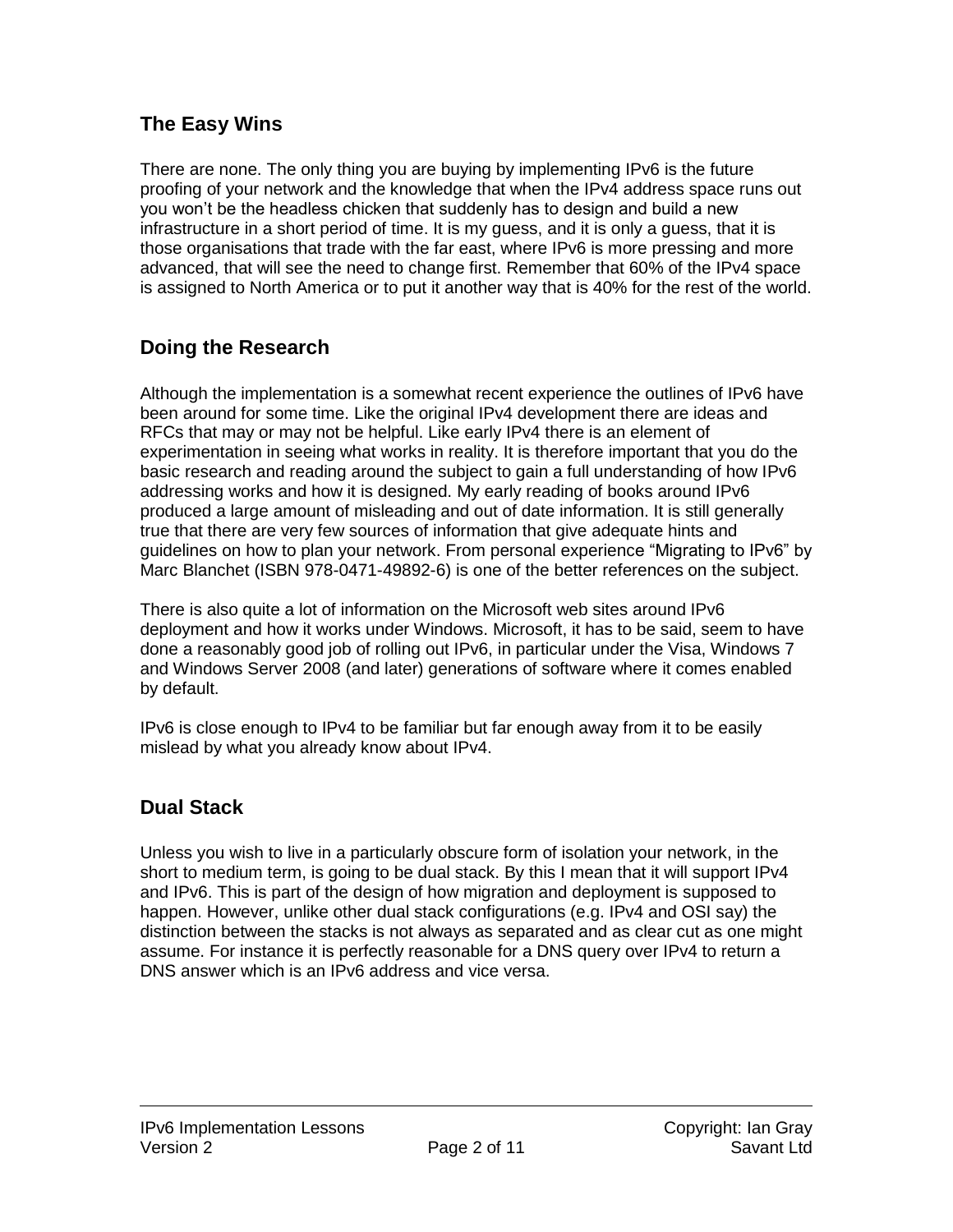So the standard model for the IPv4 stack which looks something like

| <b>Application</b> |
|--------------------|
| Transport          |
| Internet           |
| Link               |
| Physical           |

becomes something more like

| <b>Application</b>    |                       |  |  |  |
|-----------------------|-----------------------|--|--|--|
| <b>Transport IPv4</b> | <b>Transport IPv6</b> |  |  |  |
| Internet IPv4         | I Internet IPv6       |  |  |  |
| Link                  |                       |  |  |  |
| <b>Physical</b>       |                       |  |  |  |

with the application layer now having to make the choice of protocol to use.

For systems with IPv6 enabled consideration needs to be taken of the fact that IPv6 becomes the preferred protocol. Given a DNS answer of both IPv4 and IPv6 addresses and with IPv6 enabled then IPv6 will be the preferred transport.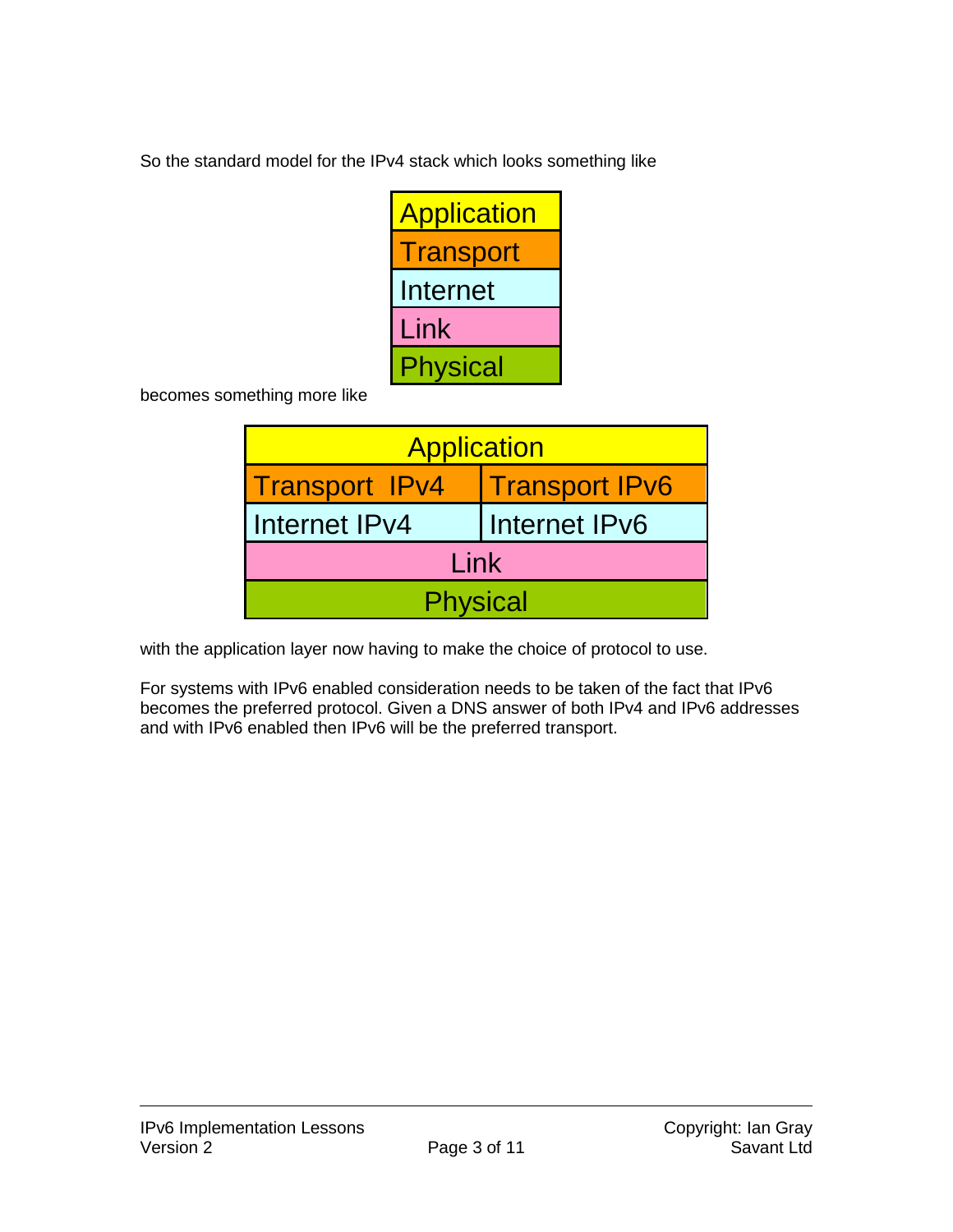|             |                   | <b>Client Side</b> |                   |                  |
|-------------|-------------------|--------------------|-------------------|------------------|
|             |                   | IPv4               | <b>Dual Stack</b> | IP <sub>v6</sub> |
| Server Side | IPv4              | 4                  | 4                 | X                |
|             | <b>Dual Stack</b> | 4                  | 6                 | 6                |
|             | <b>IPv6</b>       | X                  | 6                 | 6                |

Connection preferences now look something like the following:

It is also important to remember that deploying IPv6 on your computer (client or server) does not make your application dual stack or IPv6 compliant. An IPv6 connection requires that the IPv6 stack is enabled on your computer and also that the software that talks over that network is capable of handling the protocol. Because the IP address structures are different an application using an IP socket connection needs to be able to differentiate and store both of the structures. As a simple example an IPv6 client (e.g. Telnet session or database application) will not connect to a server where either the server stack itself is not IPv6 compliant or the server software (Tenet server session, database manager) has not been modified to accept IPv6 connections. The real issue will come for servers and applications that only offer IPv6 connectivity.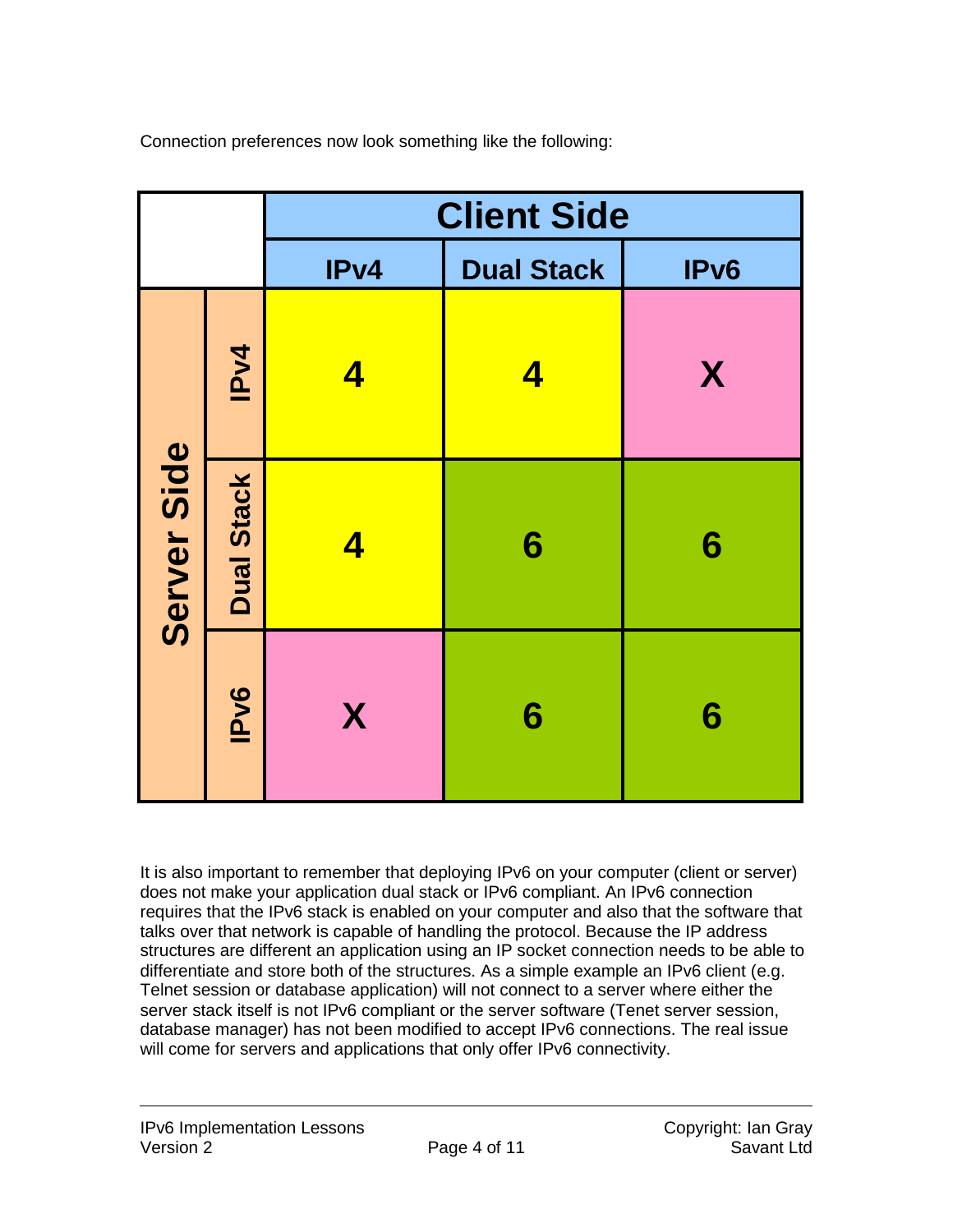#### **IPv6 Address Space**

In terms of allocating addresses to your devices some thought needs to be given to how to plan your address space. Given the size of the address space in IPv6 there should be no shortage of space. Whilst the way that address spaces are handed out is down to your ISPs policy it is not unreasonable (and it is in fact suggested by the IETF) that an organisation of any size should be given a /48 prefix. This means, as a leaf node organisation of the Internet, that you have 65,535 subnets to play with and 64 bits worth of end node addresses.

What goes around comes around. In the good old days of the IPv4 Internet when the manuals told you to apply to your local registry to get a set of addresses for your network you could expect to get, at least, a class C address group. Each device in your network would therefore have a globally reachable address. Then along came NAT and firewalls which gave you more networks to play with, since you used non routable addresses behind the firewall but also gave you problems particularly if you had connections to other networks which were doing much the same thing – you had a clash of addresses.

IPv6 fixes all that. With such a large set of addresses available the intention is to go back to non-NAT, globally unique addresses. That's a definite maybe.

One issue to take into account is what happens if you change ISPs. With IPv6 your address space is controlled by your ISP and is allocated from their assigned range. Change your ISP and you change your assigned address range. Worse still is the fact that this arrangement is part of the way that IPv6 addresses the issue of large routing tables on the Internet core routers. They only need to know about ISPs assigned ranges so there is little chance of being able to have an independent static address range assigned to an end user network (unless you work for a company such as Google).

A second issue centres on what happens when you have more than one Internet connection for either resilience or capacity reasons. Each of these connections will have different address ranges assigned. Having multiple addresses is not an issue as far as the end node is concerned. IPv6 allows for multiple globally unique addresses to be assigned to an interface. There may be an issue with which address is used for an outbound connection but the major issues are around inbound data flows.

There are a number of solutions for data flows originated from outside an organisation – round robin DNS answers are just the most obvious. The problem for organisations, like ours, is more invidious where the bulk of the connections are originated internally to external servers such as web services. Policy based routing can direct the outbound flow over the preferred interface/network but inbound return flows will be controlled by the return address and the routing information held by the Internet routers. If source addresses are always from the same network prefix group then return flows will always be directed back along the network path defined by that network. The second network interface, when used for load balancing, will therefore not be used as desired.

By accident, if not design, IPv4 fixed this issue by using NAT and substituting the relevant interface address on outgoing packets so that the return flows came back to the same interface. The most obvious solution to this issue is to implement NAT at an IPv6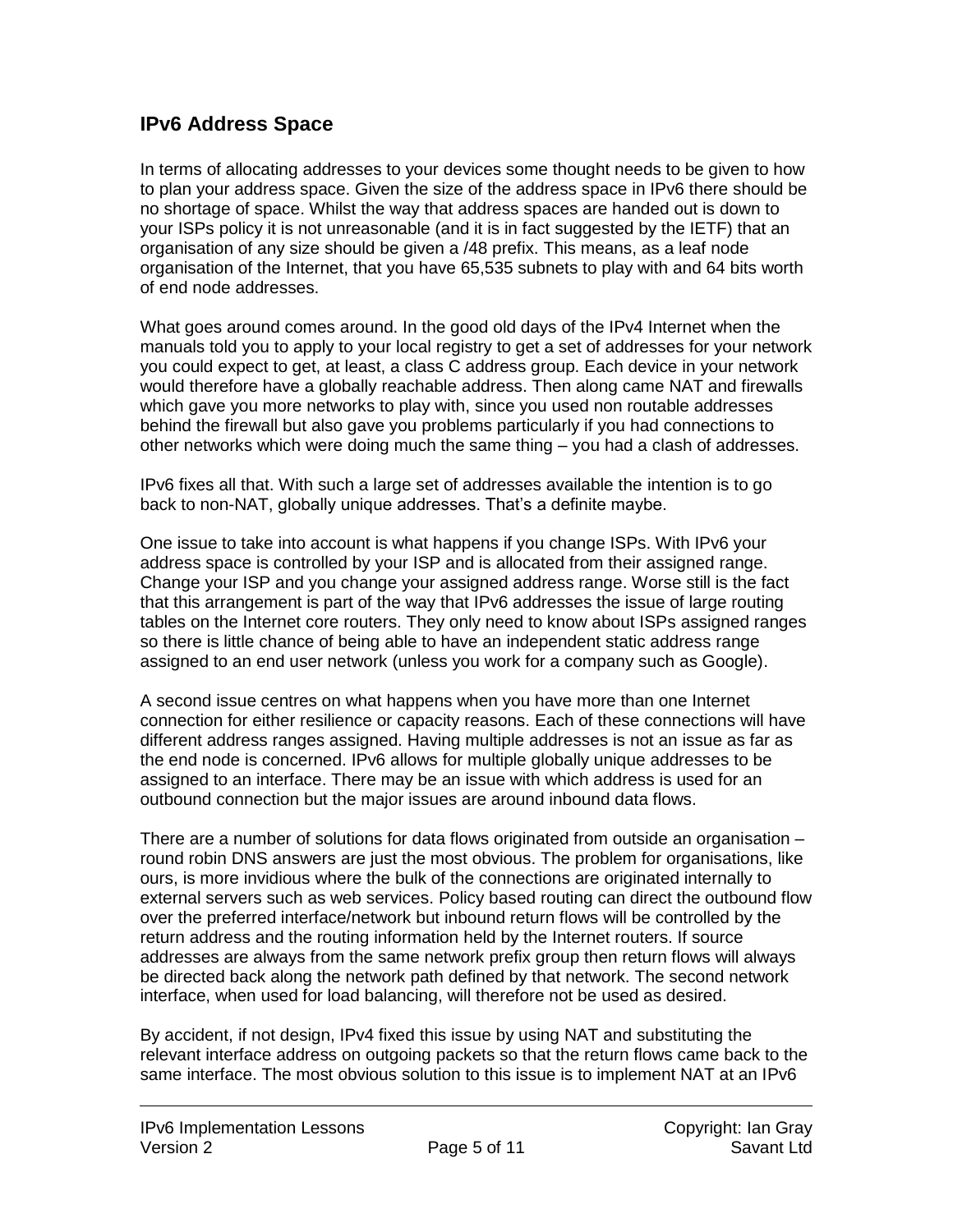level in the same way as you did with IPv4. If that is your preferred solution then it may be worthwhile going the whole hog and not deploying globally unique addresses internally at all. Instead the IPv6 version of non-routable addresses is defined in RFC 1884 referenced as Unique Local Addresses. These are guaranteed to be "almost unique".

For all the words written in the IPv6 documents around auto address allocation you will need some fixed points in your networks in the same way as and for the same reasons that IPv4 based servers and routers usually require a fixed address.

# **You And Your ISP**

One of your first tasks should be to talk to your ISP and ask them for an IPv6 address range. This can be an enlightening experience (at least as of November 2010). We were lucky in that our corporate ISP said "certainly sir". ISPs with a more domestic orientation have generally fallen into one of two reply categories. The first is "what's IPv6" and the second is "we aren't implementing that until we have to". As a very general rule – the more corporate looking the ISP the more likely they are to have started down the IPv6 road. Even those with a track record have their blind spots; our current ISP had IPv6 on leased line services but not on ADSL circuits – a policy now updated to provide IPv6 over ADSL.

#### **Picking Your First End Node**

If you have a computer which is IPv6 enabled then you have already made the first step to trying out IPv6. If your routers/layer 3 switches have not been IPv6 enabled then IPv6 enabled machines (Windows Vista, 7, 2008 server and later) will, by default, have a link local address. A link local address is an IPv6 address that is only valid for the network segment to which it is connected. Since they are not guaranteed to be globally unique then you must specify the interface to which they refer. The interface specification depends on the OS you are working on but on Windows a ping for a link local address on the same network segment will look something like…

```
C:\WINDOWS>ping fe80::21f:29ff:fe42:1cb9%4
Pinging fe80::21f:29ff:fe42:1cb9%4 with 32 bytes of data:
Reply from fe80::21f:29ff:fe42:1cb9%4: time<1ms
Reply from fe80::21f:29ff:fe42:1cb9%4: time<1ms
Reply from fe80::21f:29ff:fe42:1cb9%4: time<1ms
Reply from fe80::21f:29ff:fe42:1cb9%4: time<1ms
Ping statistics for fe80::21f:29ff:fe42:1cb9%4:
    Packets: Sent = 4, Received = 4, Lost = 0 (0\text{\textdegree } \text{loss}),
Approximate round trip times in milli-seconds:
   Minimum = 0ms, Maximum = 0ms, Average = 0ms
```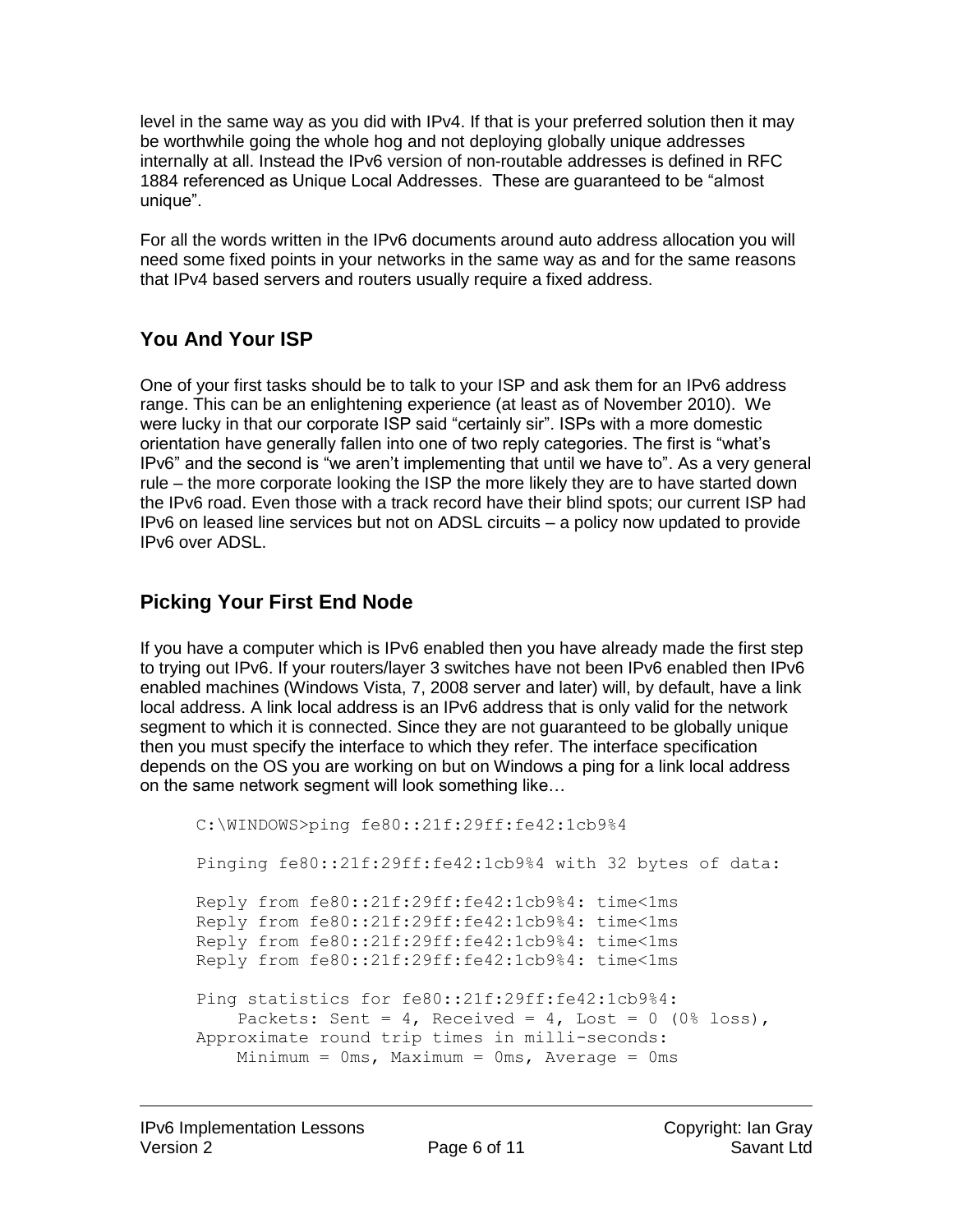The above is a ping to the current machines link local address on interface 4.

Note that what you once knew as the ARP cache is now known as neighbourhood discovery under IPv6 although in many respects it is the same animal with different spots.

Once you enable global addresses on the LAN segment you are operating on a whole new ball game starts. Your computer will auto configure a globally valid IPv6 address (automatic address assignment, neighbour discovery) and will also work out where the routers are on that segment (router discovery).

A DNS server which returns an IPv6 result now (as well as an IPv4 result) will have the effect on your computer of preferring the IPv6 address to the IPv4 address since it no longer is bound by having only a link local address. If the hops between your computer and the node named in the DNS reply do not support IPv6 then the access will fail e.g. an IPv4 only firewall will discard the packets even if your link from your ISP is IPv6 enabled. At best this will result in a delayed response of many seconds whilst your web browser (or whatever) decides something is wrong and uses the returned IPv4 address instead. At worst the connection will fail. Our strategy has been to start at the furthest point and work inwards e.g. ISP to firewall, firewall to routers and switches, routers to end nodes on a per subnet basis.

#### **Doing an Inventory**

A simple inventory of your equipment and software is a good starting point. It will help you decide:

How much of your existing kit is IPv6 capable (and if not how much is it going to cost to get to that state).

Which software needs upgrading to make it IPv6 capable? This is potentially the more troublesome. As a example Oracle 11g is the first version that is IPv6 enabled. Changing database server versions is potentially much more traumatic than changing a network switch.

Do you need to upgrade at all. E.g. you might decide that your Oracle database will only ever service internal users and that you cannot foresee a time when you will not be dual stack enabled.

Treat suppliers claims of IPv6 compatibility with some scepticism. On the basis of at least one suppliers definition of "IPv6 Ready" my old VAX 750 processor fits that description. If you don't know what a VAX 750 is then it's older than you are.

As a general rule if there is a function in IPv4 that you use then look for an equivalent in IPv6. Some examples: DNS, NTP, Firewall, switches (layer 3), routers, DHCP, DHCP relay, RIP, OSPF, EIGRP, SNMP, VLAN assignments. Layer 2 devices (unmanaged switches) do not need to be upgraded normally and switches without routing capability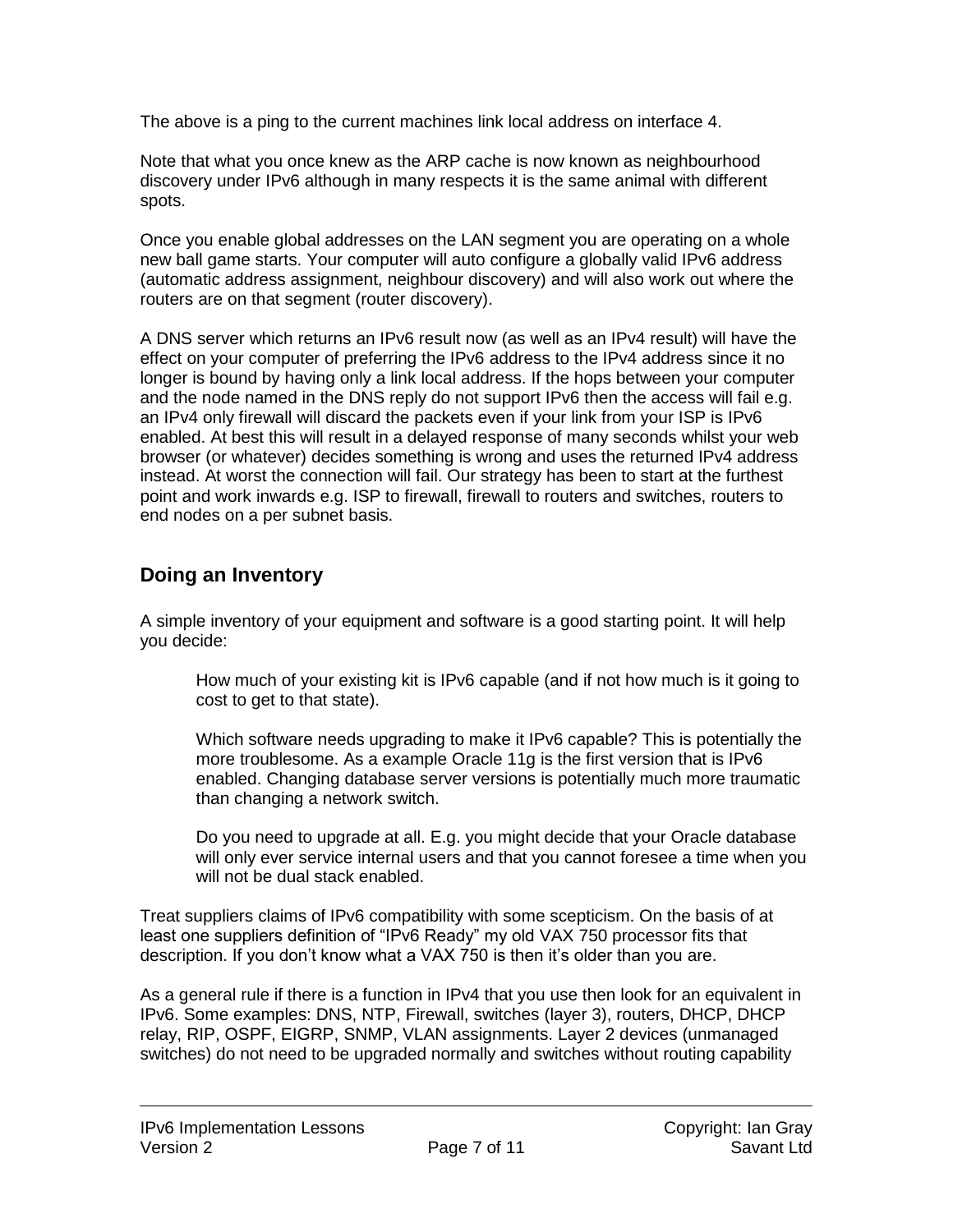e.g. VLAN management only should be OK provided that you don't want to manage them via an IPv6 address.

Don't forget the obvious things like printers, terminal servers, hand held devices. I have yet to see an IPv6 enabled VOIP phone but it is worth checking.

Certain devices may not require upgrading immediately. NTP servers should be OK for as long as you are dual stack (as far as I know time is the same in the IPv4 world as it is in the IPv6 world).

I have been lightly bitten by layer 3 switches which did not support DHCP relay (at least not in the way I expected). This means that it is not possible to discover the IPv6 addresses of DNS servers or DHCP servers. In turn this means that automatic node registration into the DNS server is not possible. In addition it means that should you have a laptop user who goes between IPv6 enabled sites then they will have to manually define their IPv6 DNS server addresses.

#### **The Importance of DNS and DHCP**

As you may have noticed there are a large number of characters in an IPv6 address. These combinations are not nearly as memorable as IPv4s simpler numbering and for this reason alone your DNS will have a bigger role to play. Combined with address auto configuration locating a node by other than name will not be something that most people will want to indulge in.

DHCP also becomes more complex. The "managed" and "other" flags, which are options that can be set on your router/switch as part of router discovery will define, for your VLAN, whether address allocation is "stateful" i.e. like IPv4 or stateless i.e. native IPv6 via router discovery. Note that specifying neither flag will still auto-create an IPv6 address. What the other flag does is allow information other than the address to be supplied by a DHCP server e.g. DNS server address, default domain, NTP server address etc.

Address reservations in DHCP have also changed and are no longer based purely on MAC addresses. Instead you will need to know the IAID and DUID values of your device (in Windows use IPCONFIG /ALL to see these values).

# **Beyond Your Local Subnet**

Once you start to enable networks beyond your local subnet/VLAN the hiding places are harder to find. There is some good news however.

1. There are very few (as yet) DNS servers returning both IPv6 and IPv4 addresses for a DNS query. So even when you enable an IPv6 backbone and the link to your ISP then the chances of actually encountering an IPv6 address are quite slim. Andrews & Arnold are one specific site which is IPv6 enabled that I know about [\(www.aaisp.co.uk\)](http://www.aaisp.co.uk/). My domestic connection uses an ADSL line from Goscomb [\(www.goscomb.net\)](http://www.goscomb.net/). Google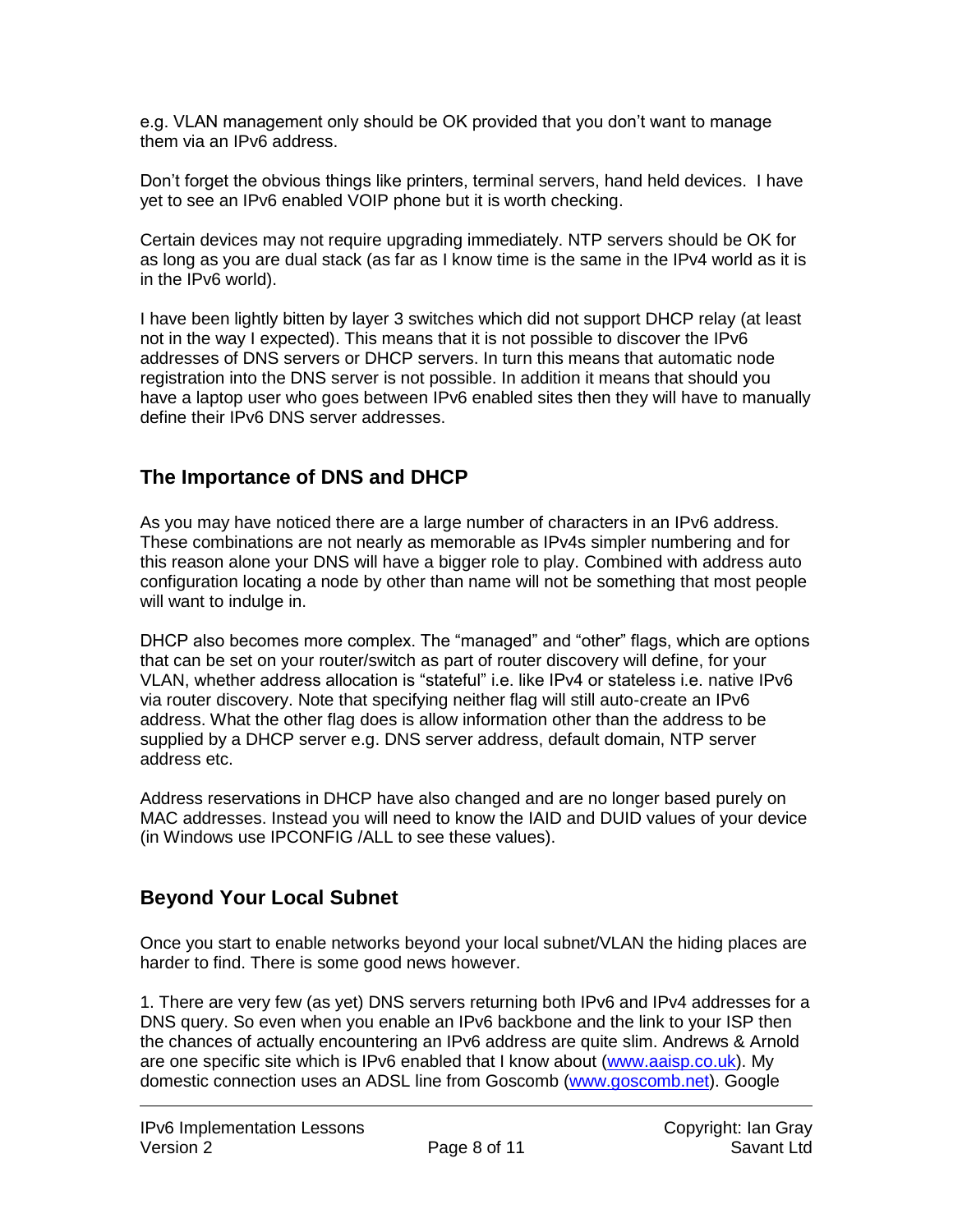#### public DNS servers are fully dual stack – see

[https://developers.google.com/speed/public-dns/docs/using.](https://developers.google.com/speed/public-dns/docs/using) Note that the <http://www.thinkbroadband.com/isps.html> site has a specific flag for ISPs providing IPv6 connections.

2. You still have control of your own internal DNS server so you have the option of either doing a slow rollout of DNS names with dual answers or you can opt (at least in the short term) to provide separate names for IPv6 addresses.

# **To NAT or Not to NAT**

If you are looking for absolute answers to this question then walk away now. This is an area (like much of IPv6) which requires some consideration.

Talk to a network security specialist about IPv6 and tell him (and you will probably have to tell not assume he knows) that the intention is that NAT should not be used and he will probably tell you that your network will be compromised. But NAT is a side effect of not having enough IPv4 addresses available and not a security gain in itself. The primary security device is the firewall – all NAT does is hide the originating address mostly because it has to because it is a non-routable address. On the face of it then there is no reason why you should need NAT provided that your firewall is doing its job.

In fact there are good reasons to abandon NAT particularly if you are in the business of hosting large numbers of publicly available servers e.g. no need for port forwarding or husbanding addresses due to their scarcity.

There is an argument that knowing the real address of a device allows it to be targeted and for this reason the Microsoft auto configuration addresses do not, by default, conform to the generally suggested IEEE EUI-64 standard. Instead they add a degree of randomness to the address generation so that it does not directly derive from the interface MAC address. Losing the MAC address information in the IPv6 address, I have found, to be generally less than helpful. It can be turned off with

netsh interface ipv6 set privacy state=disabled store=active netsh interface ipv6 set privacy state=disabled store=persistent netsh interface ipv6 set global randomizeidentifiers=disabled store=active netsh interface ipv6 set global randomizeidentifiers=disabled store=persistent

In many ways this is an area where custom and practice has taken on the cloak of being a natural physical law which cannot be broken.

There are some good reasons why NAT translation may be necessary even if it is not desirable.

1. To enable load balancing to multiple ISPs. As mentioned above inbound data flows are routed as a by-product of their destination address. Thus an outbound request may come back by another interface if there is only a single global address for the originator.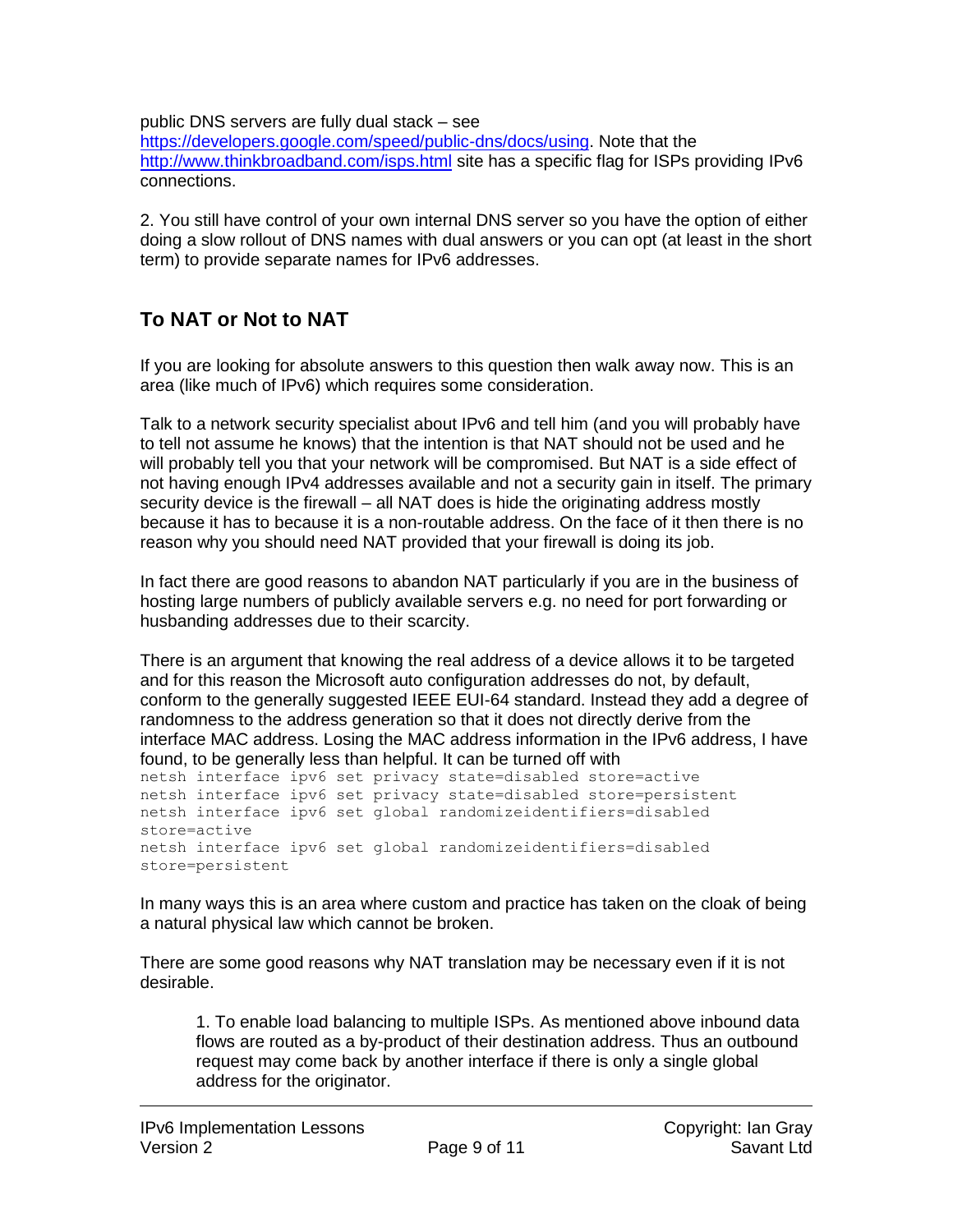2. NAT enables you to change ISPs without having to renumber your internal network. There is a proposed standard for node renumbering to overcome this but I am not aware of it having been implemented in real life. This problem is partly addressed by DHCP address allocation but doesn't work for fixed addresses. The IETF RFC 6296 [\(http://tools.ietf.org/html/rfc6296\)](http://tools.ietf.org/html/rfc6296) is a proposal for IPv6 NAT translation. At the time of writing this standard has not been ratified – a search for content on NAT66 will provide a plethora of information why NAT66 is a bad idea and also why it is currently the only real solution available. A number of firewall vendors have implemented this unratified standard. The alternatives involve a high degree of networking knowledge in obscure areas of Internet Protocol which may involve other unratified or unimplemented protocols.

Note that the implication of NAT66 is that it is best implemented with the same size prefix internal and external to the firewall. If the aim is to avoid network renumbering then Unique Local Addresses should be considered for the internal network.

An interesting side effect of NAT under IPv6 for outbound connections is to consider how you know it is working. Under IPv4 an incorrectly translated non routable address would fail because ISPs would not route the source address. A valid global address under IPv6 is still valid and if it is not being translated will still work. A number of web sites exist that will tell you your external addresses – e.g. point a web browser at SixXS [\(http://www.sixxs.net/tools/ipv6calc/\)](http://www.sixxs.net/tools/ipv6calc/) or http://test-ipv6.com/ and this will tell you the IPv6 (only) address from which you are connecting. For a NAT translated address this should be the external network address.

There is some relief for larger organisation with many inbound connections. The network between the ISPs router and the organisations firewall needs to be unique (as it does for IPv4). Because of the plethora of available addresses this is likely to be a 64 bit prefix address which gives the opportunity to use 64 bits worth of node addresses which can be translated across the firewall to devices on the private side.

#### **Email Considerations**

In general SMTP mail works in a similar manner to IPv4. However several mail providers (including Google and Yahoo) have chosen to implement some anti-spam techniques as part of their IPv6 deployment. Assuming that you host your own email servers then you will need to make some changes to the DNS records for your organisation on your external Internet DNS servers.

Unless you choose to implement a similar set of checks then inbound IPv6 mail will just require that you add an additional MX record that references your mail server IPv6 address.

Outbound email will require that you declare AAA, PTR and TXT records as per the following example for your domain: